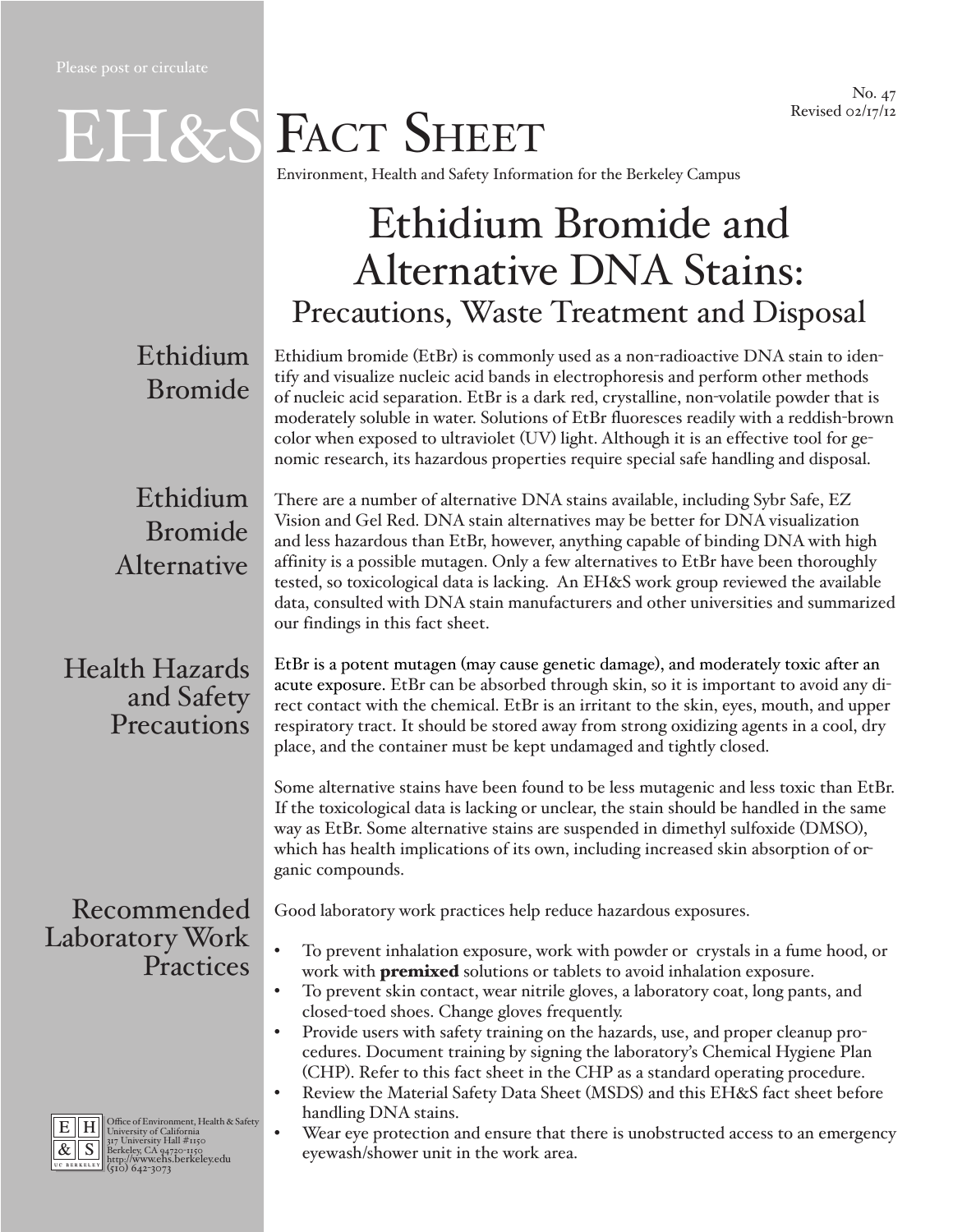| As with any chemical, to avoid ingestion do not eat or drink where DNA stains are<br>$\bullet$<br>handled, processed, or stored.<br>Always wash hands after handling, even if gloves are worn.<br>$\bullet$<br>Wear UV-blocking eyewear or work behind a UV shielding glass when using ultra-<br>$\bullet$<br>violet light.<br>Careful housekeeping is necessary when working with DNA stains. Delineate and<br>$\bullet$<br>restrict the area in which DNA stains may be used. Check other areas with UV<br>light in a darkened room and follow the decontamination procedures below for<br>contaminated surfaces.                                                                                                                                              |
|------------------------------------------------------------------------------------------------------------------------------------------------------------------------------------------------------------------------------------------------------------------------------------------------------------------------------------------------------------------------------------------------------------------------------------------------------------------------------------------------------------------------------------------------------------------------------------------------------------------------------------------------------------------------------------------------------------------------------------------------------------------|
| <b>Eye care:</b> If EtBr comes in contact with the eyes, immediately flush them with copi-<br>ous amounts of cold or cool water for at least 15 minutes, preferably in an emergency<br>eyewash.                                                                                                                                                                                                                                                                                                                                                                                                                                                                                                                                                                  |
| <b>Skin care:</b> In the event of skin exposure, remove contaminated clothing and immedi-<br>ately wash the affected area with soap and copious amounts of cold or cool water for 15<br>minutes.                                                                                                                                                                                                                                                                                                                                                                                                                                                                                                                                                                 |
| <b>If swallowed or inhaled:</b> In the case of EtBr ingestion, obtain medical attention im-<br>mediately. If EtBr dust is inhaled, move the victim to a source of fresh air.                                                                                                                                                                                                                                                                                                                                                                                                                                                                                                                                                                                     |
| Note: After any exposure to EtBr (via skin, inhalation, ingestion, or eye contact), the<br>victim should immediately seek a medical evaluation from Tang Center or, if the expo-<br>sure occurs while Tang Center is closed, from Alta Bates Medical Center (2450 Ashby<br>Avenue, Berkeley).                                                                                                                                                                                                                                                                                                                                                                                                                                                                    |
| Unauthorized releases of DNA stain to sinks or laboratory room floor drains must be<br>immediately reported to EH&S by calling 642-3073 during normal business hours or<br>642-6760 (UCPD) after hours. In the event of a large spill, notify all others in the spill<br>area to stay away. Evacuate the immediate area and post signs warning others of the<br>spill.                                                                                                                                                                                                                                                                                                                                                                                           |
| Small spills that do not enter drains can be cleaned up by laboratory personnel who are<br>aware of the hazards, have been trained on the proper cleanup procedures, and have<br>access to appropriate safety and cleanup equipment. If you do not have appropriate<br>training or equipment, contact EH&S (or UCPD after hours) for assistance.                                                                                                                                                                                                                                                                                                                                                                                                                 |
| Always wear protective clothing when cleaning up a small spill.<br>$\bullet$<br>If the spill is <b>powder</b> , carefully collect the dry powder (because when wet it will<br>$\bullet$<br>stain) and then quickly wipe up residue with wet paper towels.<br>If the spill is <b>liquid</b> , absorb freestanding liquid with dry paper towels.<br>$\bullet$<br>Use UV light in a darkened room to locate any remaining solution or stains, then<br>clean area with strong detergent (e.g., tri-sodium phosphate). Use UV light and<br>repeat decontamination as necessary.<br>Contain and label the cleanup materials (e.g., "Laboratory debris contaminated<br>$\bullet$<br>with ethidium bromide"), and follow the disposal guidelines on the following table. |
|                                                                                                                                                                                                                                                                                                                                                                                                                                                                                                                                                                                                                                                                                                                                                                  |

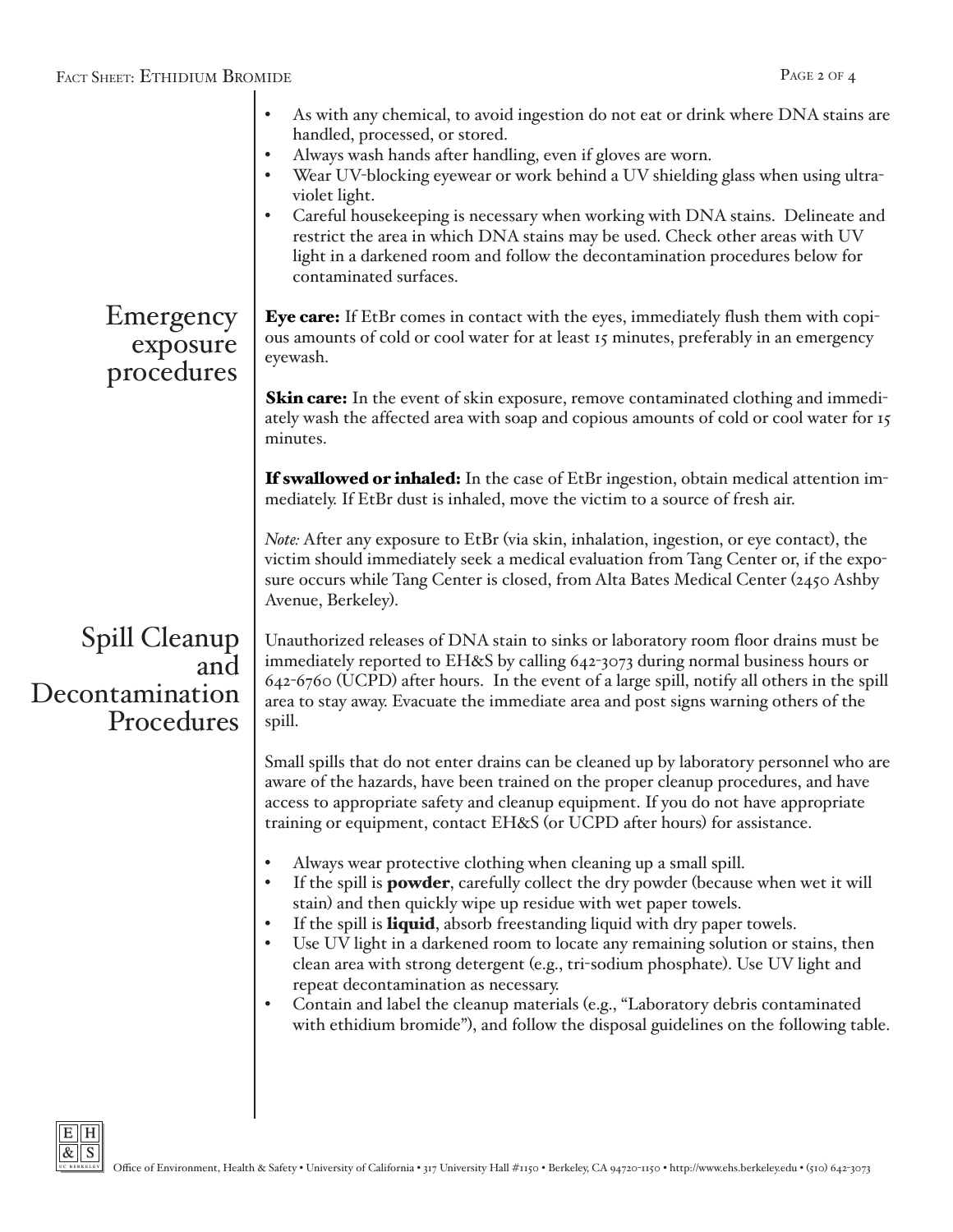#### FACT SHEET: ETHIDIUM BROMIDE PAGE 3 OF 4

### Disposal

The following table indicates which DNA stains are considered hazardous waste and how to dispose of them properly. Filtering methods are described below the table.

| <b>Type of Unwanted Material</b>                                                                            | <b>Disposal Procedures</b>                                                                                                                                                                                                                                                |
|-------------------------------------------------------------------------------------------------------------|---------------------------------------------------------------------------------------------------------------------------------------------------------------------------------------------------------------------------------------------------------------------------|
| Concentrated, unused or expired EtBr and<br>stains.                                                         | Label and dispose of through EH&S.                                                                                                                                                                                                                                        |
| Solutions with EtBr <0.15%                                                                                  | These dilute solutions are NOT considered<br>hazardous waste. As a Best Practice, filter<br>the solutions to prevent mutagens from<br>entering our sewer system and bay. Bench<br>Top Treatment requirements do not apply<br>since this is not hazardous waste treatment. |
| Solutions with EtBr >0.15%                                                                                  | These solutions ARE considered hazardous<br>waste. Dispose of them through EH&S OR<br>filter them and follow Bench Top Treat-<br>ment requirements.                                                                                                                       |
| SybrSafe, EZ Vision, EZ Vision Two, EZ Vision<br>Three, GelRed and GelGreen:<br>Non-toxic working solutions | These dilute solutions are NOT considered<br>hazardous waste. As a Best Practice, filter<br>the solutions to prevent mutagens from<br>entering our sewer system and bay. Bench<br>Top Treatment requirements do not apply<br>since this is not hazardous waste treatment. |
| Gels, clean up debris and used filters, contami-<br>nated with EtBr                                         | Allow gels to dry out, and then place gels<br>and debris in clear, labeled bags. Dispose<br>through EH&S. (See the EH&S fact sheet<br>on <b>Sharps</b> if you have broken glass or<br>sharps.)                                                                            |
| Gels, clean up debris and used filters, contami-<br>nated with SybrSafe, EZ Vision, GelRed and<br>GelGreen  | Allow gels to dry out, and then place gels<br>and debris in trash bags. Tie the bags and<br>place them in the garbage. (See the EH&S<br>fact sheet on <b>Sharps</b> if you have broken<br>glass or sharps.)                                                               |
| All other stain solutions, gels, filters and con-<br>taminated debris                                       | You may send EH&S the MSDS for guid-<br>ance. If toxicological data is inadequate, the<br>material must be disposed of in the same<br>manner as EtBr.                                                                                                                     |

## Filter Solutions for Drain Disposal

Prior to drain disposal, EH&S recommends filtering all dilute DNA stain solutions. Filtering ethidium bromide solutions with concentrations of >0.15% is considered hazardous waste treatment and only allowed if [Bench Top treatment](http://ehs.berkeley.edu/images/ehs/pubs/50benchtop.pdf)  [rules](http://ehs.berkeley.edu/images/ehs/pubs/50benchtop.pdf) are followed. The following peer-reviewed article is a good source of information: Analytical Biochemistry #162, [Ethidium Bromide: Destruction and](http://www.sciencedirect.com/science/article/pii/0003269787904192)  [Decontamination of Solutions,](http://www.sciencedirect.com/science/article/pii/0003269787904192) Lunn and Sanstone, (453-458), 1987. The procedures (or those from another peer-reviewed article) may be incorporated into your laboratory SOP and training: